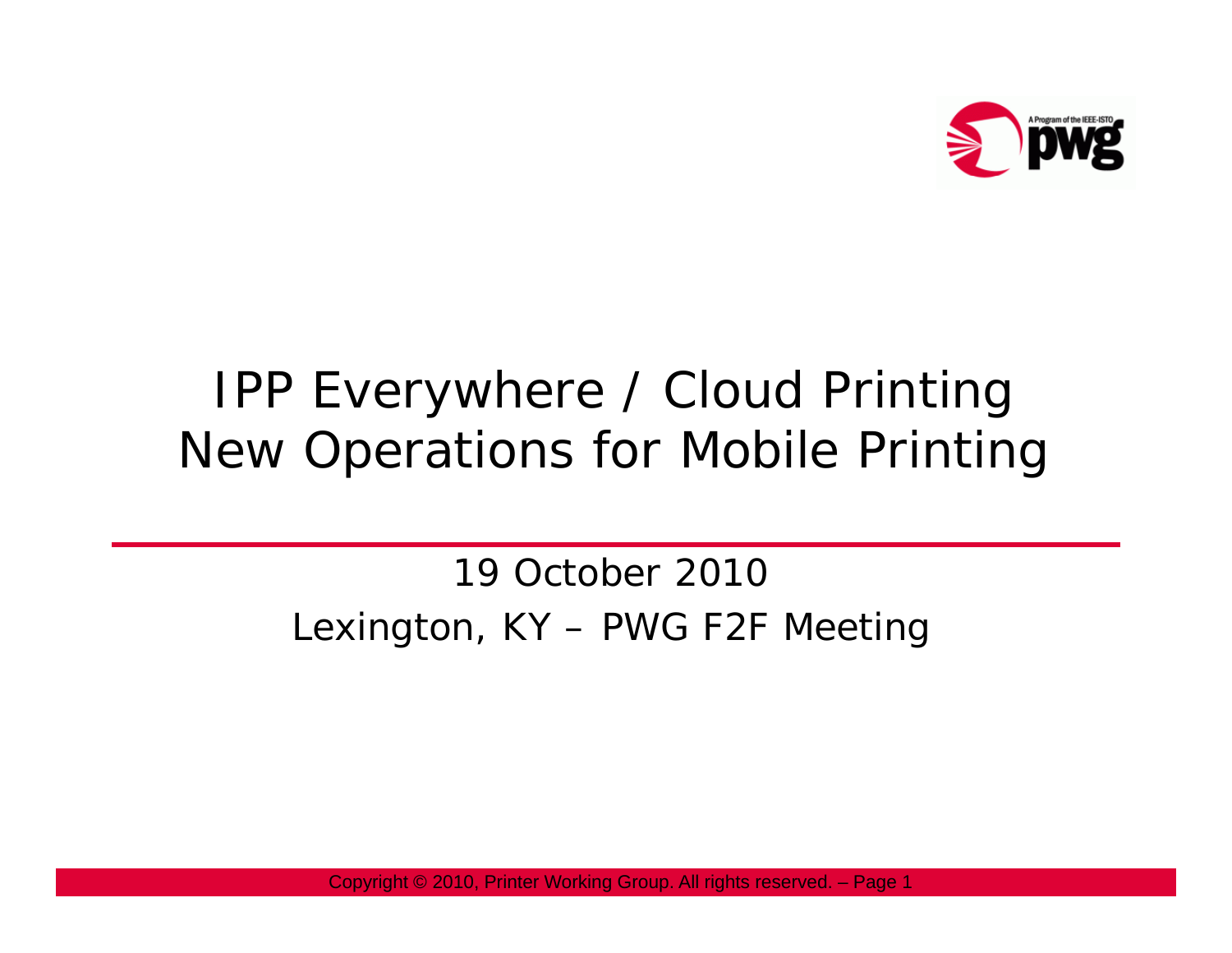# Rationale for New Operations for Mobile Printin g



- $\bullet$  IPP Everywhere and Cloud Printing models often use Print Services in the public Internet
	- But corporate firewalls all block incoming connections
	- So notifications from public Print Services to Printers of available new jobs are a problem
		- Email notifications are slow and require configuration
		- Instant messaging and other similar solutions may not be cost effective
- New operations should use outgoing connections from the Printer to the public Print Service
	- Printer takes Client role to send connections and operation requests to the (peer) Print Service
	- Print Service takes Printer (Server) to accept connections and send operation responses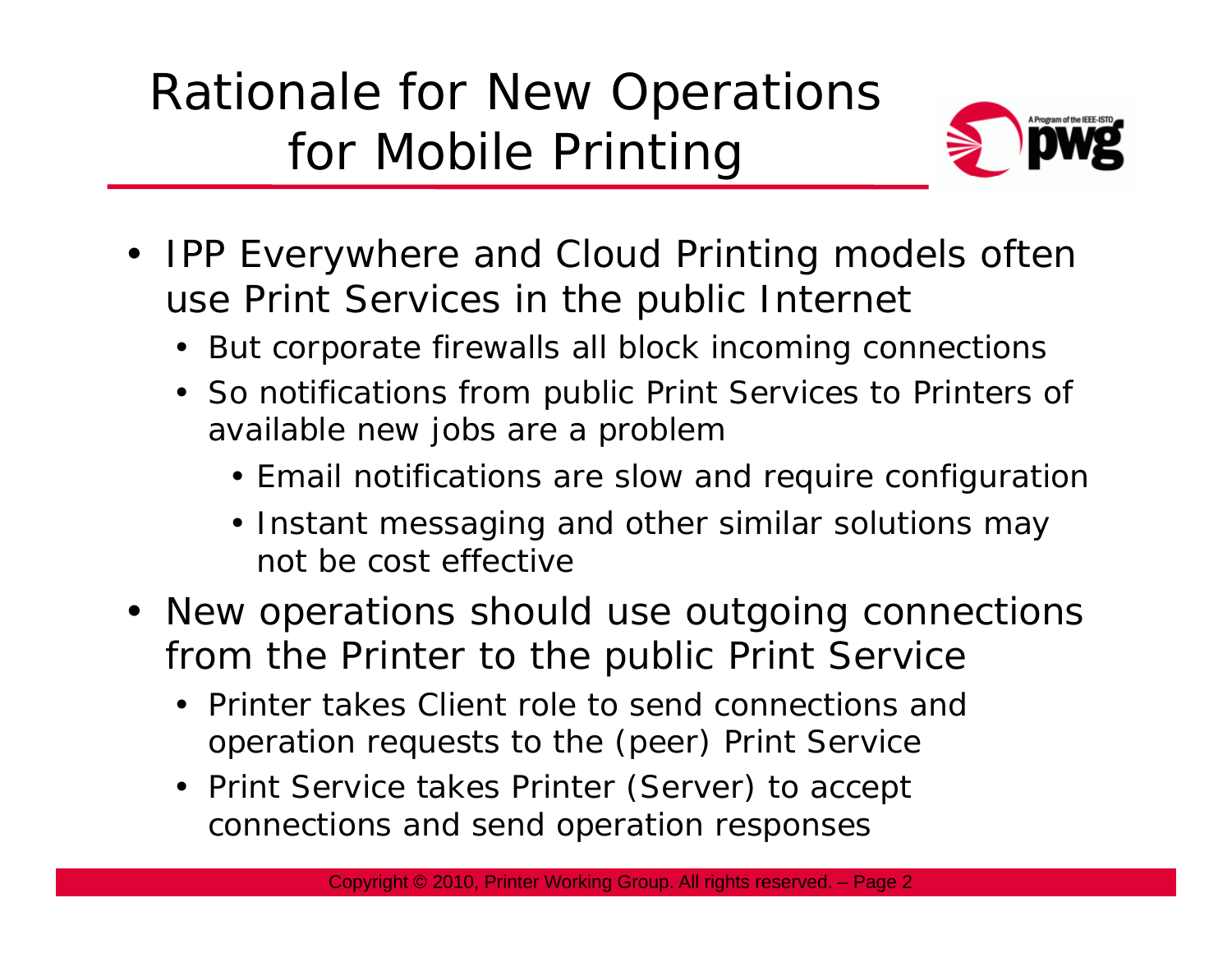# Proposed New Operations for Mobile Printin g – 1 of 2



- Fetch-Print-Job
	- Fetch-Print-Job Request (request-id, printer-uuid) wait for new Print Job from Server (similar to 'ippget')
	- Fetch-Print-Job Response (request-id, status-code, [Print-Job Request or Print-URI Request])
- Accept-Print-Job
	- Accept-Print-Job Request (request-id, printer-uuid, Print-Job Response or Print-URI Response)
		- accept valid Print Job
	- Accept-Print-Job Response (request-id, status-code)
- Reject-Print-Job
	- Reject-Print-Job Request (request-id, printer-uuid, Print-Job Response or Print-URI Response) – reject invalid or malformed Print Job
	- Reject-Print-Job Response (request-id, status-code)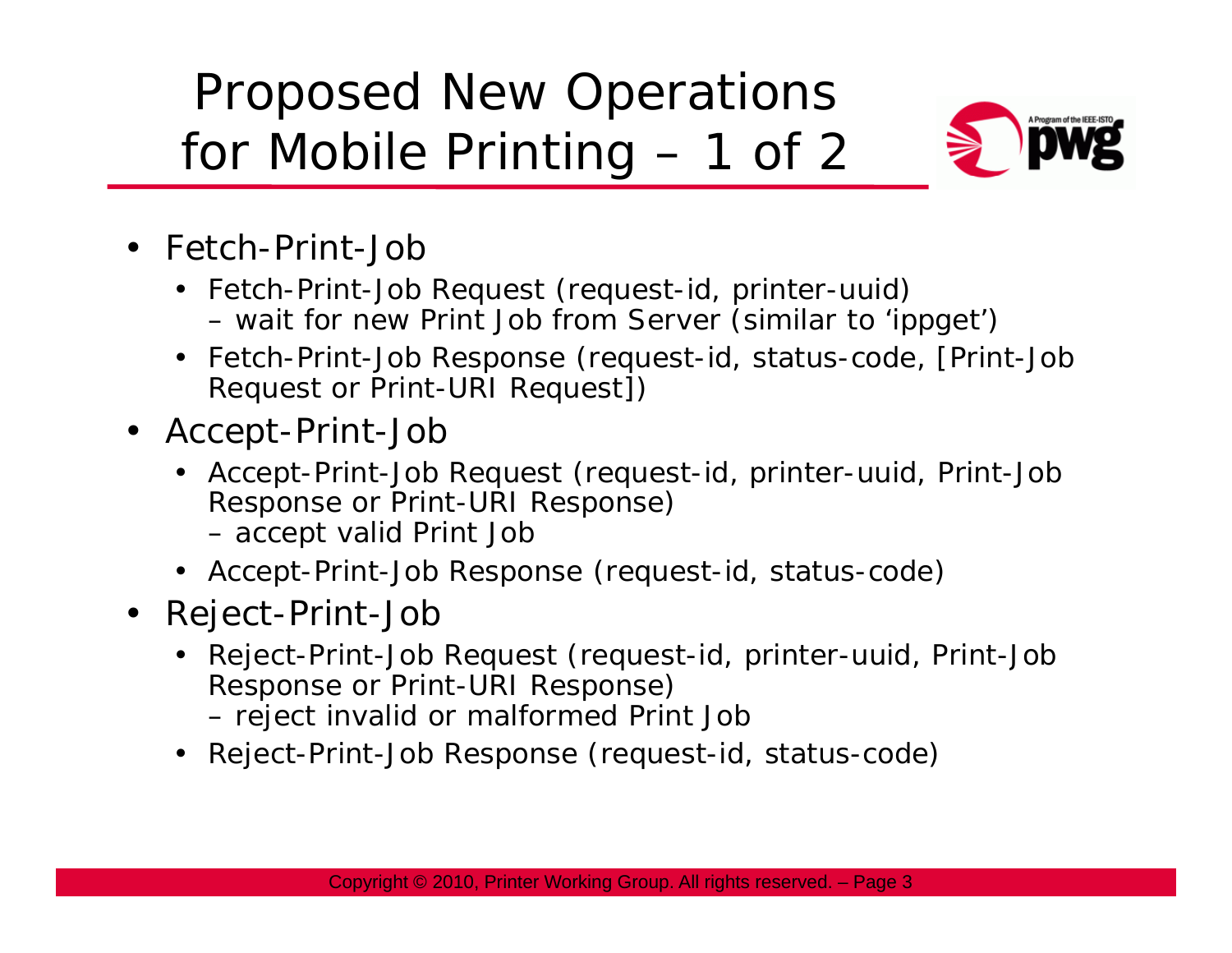# Proposed New Operations for Mobile Printin g – 2 of 2



- • Report-Print-Job
	- Report-Print-Job Request (request-id, printer-uuid, job-uuid, job-state, [job-state-reasons]) report job state changes (pending, processing, etc.)
	- Report-Print-Job Response (request-id, status-code)
- • Report-Printe r
	- Report-Printer Request (request-id, printer-uuid, printer-state, [printer-state-reasons])
		- $-$  report printer state changes (idle, processing, etc.)
	- Report-Printer Response (request-id, status-code)